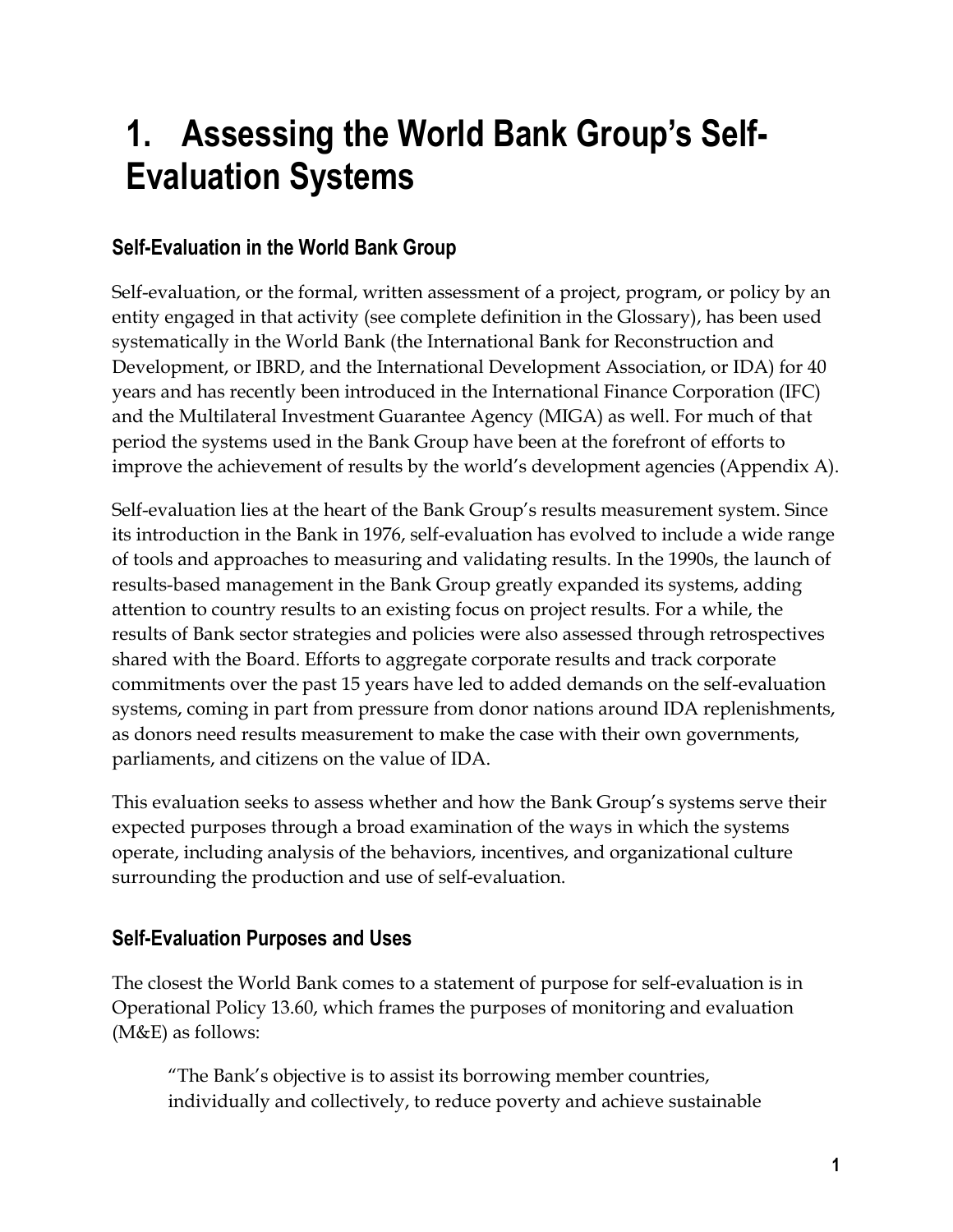growth. To assess the extent to which its efforts and those of borrowers are making progress toward that objective, the Bank monitors and evaluates its operational activities. Monitoring and evaluation provides information to verify progress toward and achievement of results, supports learning from experience, and promotes accountability for results. The Bank relies on a combination of monitoring and selfevaluation and independent evaluation. Staff take into account the findings of relevant monitoring and evaluation reports in designing the Bank's operational activities."

IFC's "Operational Procedures—Portfolio and Supervision" stipulates three main purposes of self-evaluation as performance measurement, accountability, and learning.

In addition, the 2013 World Bank Group Strategy makes a number of statements about the role of (self) evaluation:<sup>1</sup>

- "supporting clients in delivering customized solutions that….encompass the complete cycle from policy design through implementation to evaluation of results lies at the heart of the…value proposition." (para 55)
- "the [Bank Group]…has made significant progress in helping clients focus on results [including] rigorous evaluations of program impacts.... [it] needs to focus more specifically on how its engagements contribute concretely to reducing poverty and boosting shared prosperity, as well as how to monitor and measure results as a Group." (para 59)
- "The science of delivery centers on ensuring that the intended benefits of development solutions are realized in practice. [One facet to effective and efficient delivery is] evaluating whether [the promised] goods and services… benefit the targeted citizens and results in the intended outcomes." (para 60)
- "The [Bank Group] will…. Develop an internal…results framework, with the …Scorecard at the apex, and with the key elements being reflected down into [vice presidential unit] VPU/business unit and staff performance agreements….This framework is intended to strengthen the accountability for results." (para 61)
- "The [Bank Group] will establish a more evidence-based and selective country engagement model. [This model comprises three main elements including] Performance and Learning Reviews [that] will identify and capture lessons from implementation to determine mid-course corrections, end-of-cycle learning, and accountability, as well as to help build the [Bank Group]'s knowledge base…." (para 68).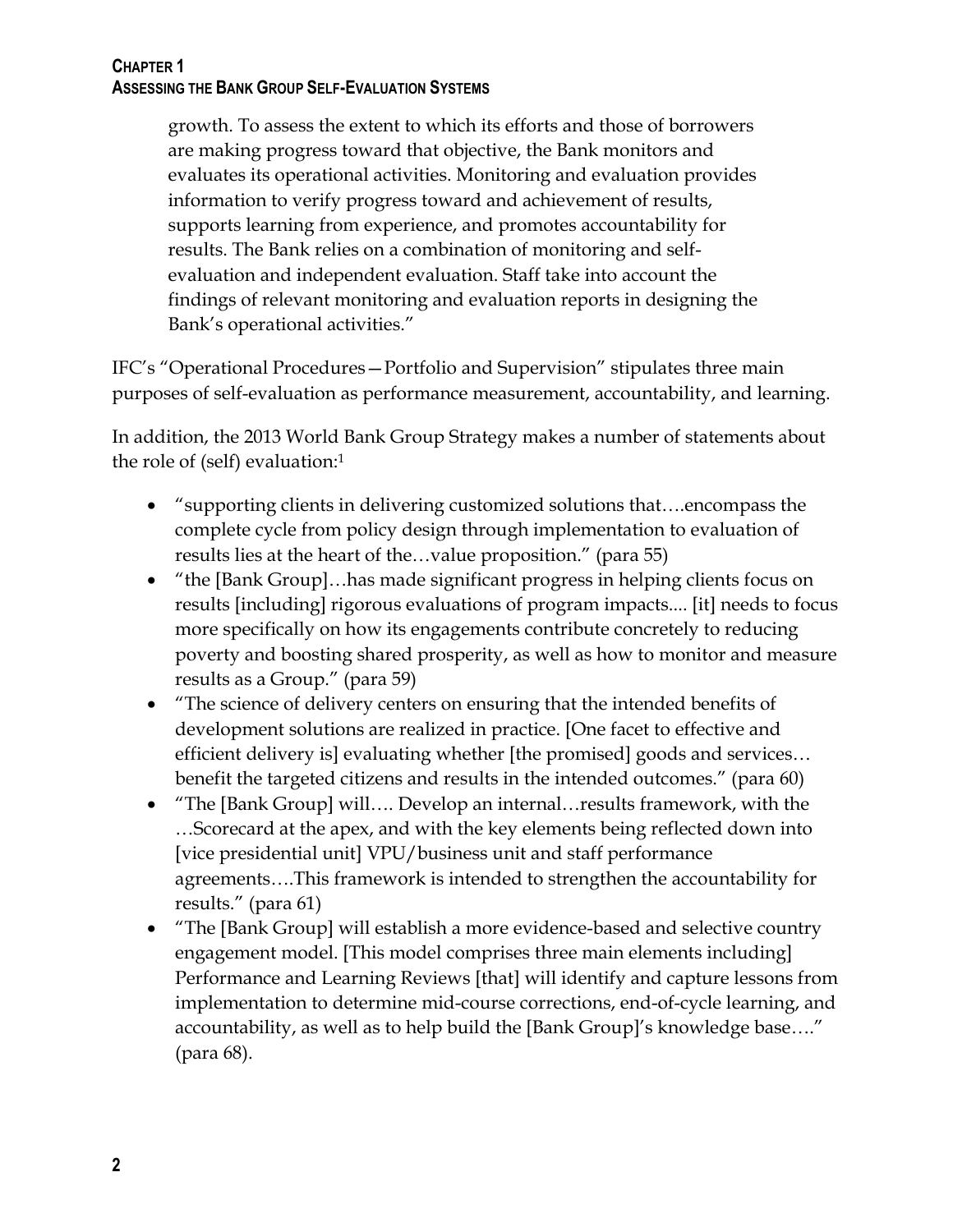Based on the elements of the systems as they exist today and as described in the various cited documents, the implicit purposes of the Bank Group's self-evaluation systems are to *measure performance*, *verify progress toward the achievement of results*, *promote accountability* (including by providing information that supports the Independent Evaluation Group's [IEG] evaluations), and *support learning* that leads to enhancements of operational quality. This compares quite closely with the purposes as presented in the literature on evaluation according to which an ideal self-evaluation system should be able to support:

- Performance management internally via data and information that can assist evidence-based project, portfolio, policy, and strategy decision-making
- Reporting on project and portfolio results suitable to support internal and external accountability mechanisms
- Learning about challenges to managing for and achieving results.

# **Self-Evaluation Coverage in the Bank Group**

The Bank Group's self-evaluation systems cover many different operational product lines and their scope, processes, and methodologies have important differences (box 1.1, figure 1.1). Some reports are validated by IEG and feed into organizational scorecards and results measurement systems, others do not. An important distinction can be made between the mandatory self-evaluation products and voluntary evaluation studies such as impact evaluations and occasional programmatic evaluations or retrospectives commissioned by business units.

## **THE WORLD BANK SELF-EVALUATION SYSTEMS**

Project or program design documents should describe the expected results, and monitoring systems should regularly collect data on those results. Self-evaluations written by or for the operational department in charge of the activity—use the design documents, monitoring data, and other information to describe what happened, what was achieved, identify lessons, pass evaluative judgments, and assign ratings. The resulting report becomes an important permanent record of the activity. Information from self-evaluations and IEG's independent validation of them is used to report aggregated results and for accountability purposes. Learning from self-evaluation helps improve performance over time, at least in theory. Figure 1.1 shows what is covered by self-evaluation and how processes work.

The Bank began requiring all operating departments to prepare self-evaluation project completion reports in 1976. Those early reports were subject to review by the evaluation department (now known as IEG) before being submitted to the Board. Their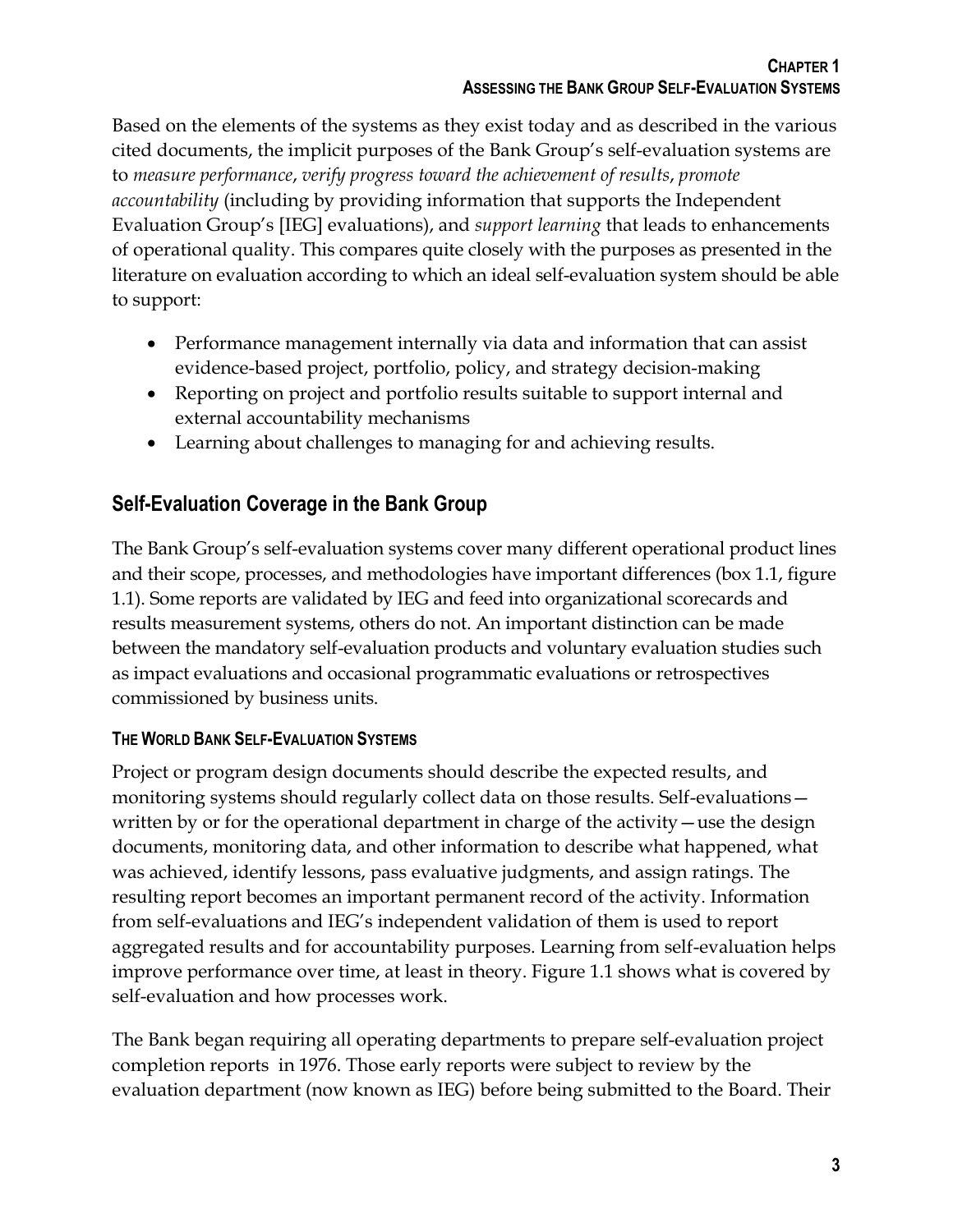variable quality resulted in a tightening of evidentiary standards in the late 1970s. A brief attempt to mandate self-evaluation by borrowers in 1980 led to a decline in report quality and timeliness and eventually Bank staff resumed preparation of completion reports, with an option for borrowers to provide their comments, which go on the record as an appendix to the reports. 2

### **Box 1-1. Bank Group Self-Evaluation Instruments**

Self-evaluation in the Bank Group covers most operational activities. Primary, mandatory self-evaluation systems include:

- ICR (Implementation Completion and Results Report) for Bank lending at closing
- ISR (Implementation Status and Results Report) for Bank lending in implementation
- Country Partnership Framework Completion and Learning Reviews for country programs
- XPSR (Expanded Project Supervision Report) for IFC investments at maturity
- **PCRs (Project Completion Reports) for IFC advisory projects at closing**
- **PSRs (Project Supervision Reports) for active IFC advisory projects**
- **PERs (Project Evaluation Reports) for MIGA guarantee projects.**

There are also voluntary self-evaluations:

- **Impact evaluations**
- Evaluative studies, such as IFC's program performance evaluations.

Data from self-evaluations feed into corporate results measurement:

- World Bank Group corporate scorecard; IFC, MIGA, and World Bank scorecards
- **IDA's results measurement system**
- The website of the President's Delivery Unit
- Various internal portfolio monitoring reports.

Some activities are **not currently covered** by self-evaluation, such as:

- Board operations
- **Control and Treasury functions**
- **The Bank's Reimbursable Advisory Services**
- **Country programs under country engagement notes**
- Various assessment tools such the Country Financial Accountability Assessment.

Figure 1.1 and the Approach Paper for this evaluation<sup>3</sup> present a more detailed inventory.

A decline in the development effectiveness of Bank projects in the early 1990s spurred a number of changes. The ICR was introduced with validation by IEG after submission to the Board rather than before, resulting in ratings differences between the ICR and IEG's validation (Appendix A). The Quality Assurance Group was established (and later disbanded) to evaluate the quality at entry, quality of supervision, and overall portfolio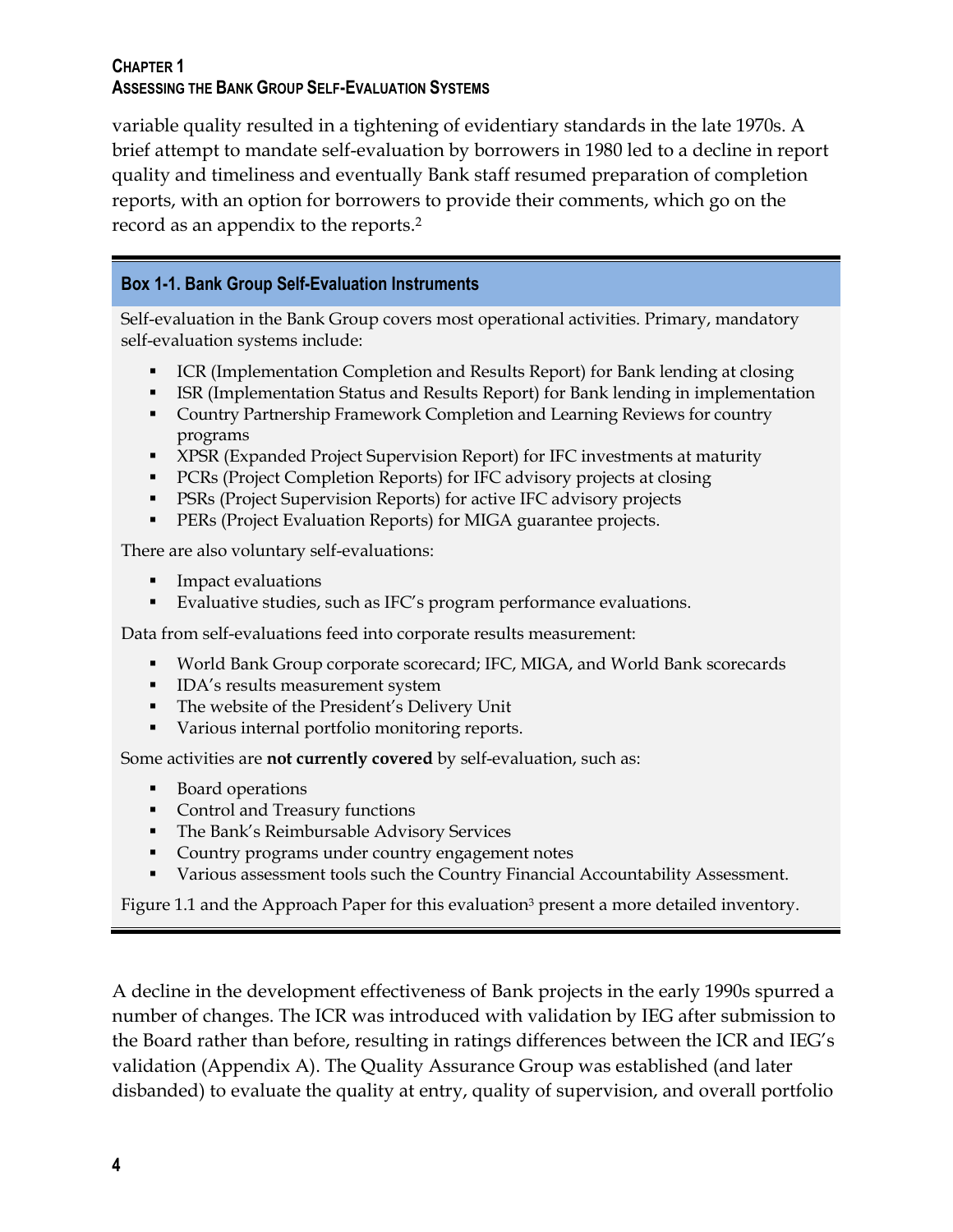performance. Over time, the independent evaluation function has worked closely with Operations Policy and Country Services (OPCS) to harmonize rating systems, adjust ratings criteria, and introduce new self-evaluation products.

Currently, World Bank carries out self-evaluations which IEG validates for all IBRD/IDA operations regardless of funding size and all recipient executed trust funds above \$5 million (with a few exceptions).<sup>4</sup> The evaluations assess the project against the original project objectives and any subsequent formal revisions and rate outcomes based on criteria for relevance, effectiveness, and efficiency. Risk to development outcome, Bank performance, and borrower performance are also assessed and rated. In addition, IEG separately assesses and rates project M&E and the quality of the selfevaluation. IEG also writes Project Performance Assessment Reports on a purposefully selected share of projects, currently around 15 percent.

## **THE IFC INVESTMENT AND MIGA GUARANTEE SELF-EVALUATION SYSTEMS**

IFC uses self-evaluation to assess performance, results, and effects on private sector development. It and started conducting formal self-evaluations of its projects in 1987. The system changed a number of times, and, in response to a 1995 review, was modified to focus on accountability for corporate objectives and identification of lessons.<sup>5</sup> IFC began preparing XPSRs in 1999 for a random representative sample selected by IEG (recently lowered to 40 percent) of investment projects, all of which are then validated by IEG. The evaluation criteria cover project or program effects on stakeholders and include financial, economic, environmental and social, and private sector development dimensions, along with IFC's investment return, work quality, and additionality. The evaluation standards and guidelines, developed in collaboration with IEG, reflect a combination of benchmarks, qualitative criteria, and performance standards. To protect commercially sensitive client information, IFC self-evaluations are restricted and are not shared with the Board. IFC also runs various quality assurance programs such as DOTS, client surveys, credit risk rating, research, and knowledge management activities most of which fall outside the scope of this report.

MIGA started selective ex post self-evaluations in 1996, and, after a period in which IEG evaluated MIGA projects, resumed self-evaluations of projects in 2010 on a pilot basis and using an approach that resembles that of IFC in many ways.<sup>6</sup> MIGA has collaborated with IEG on the development of its self-evaluation system, which is now fully operational but still at an early stage.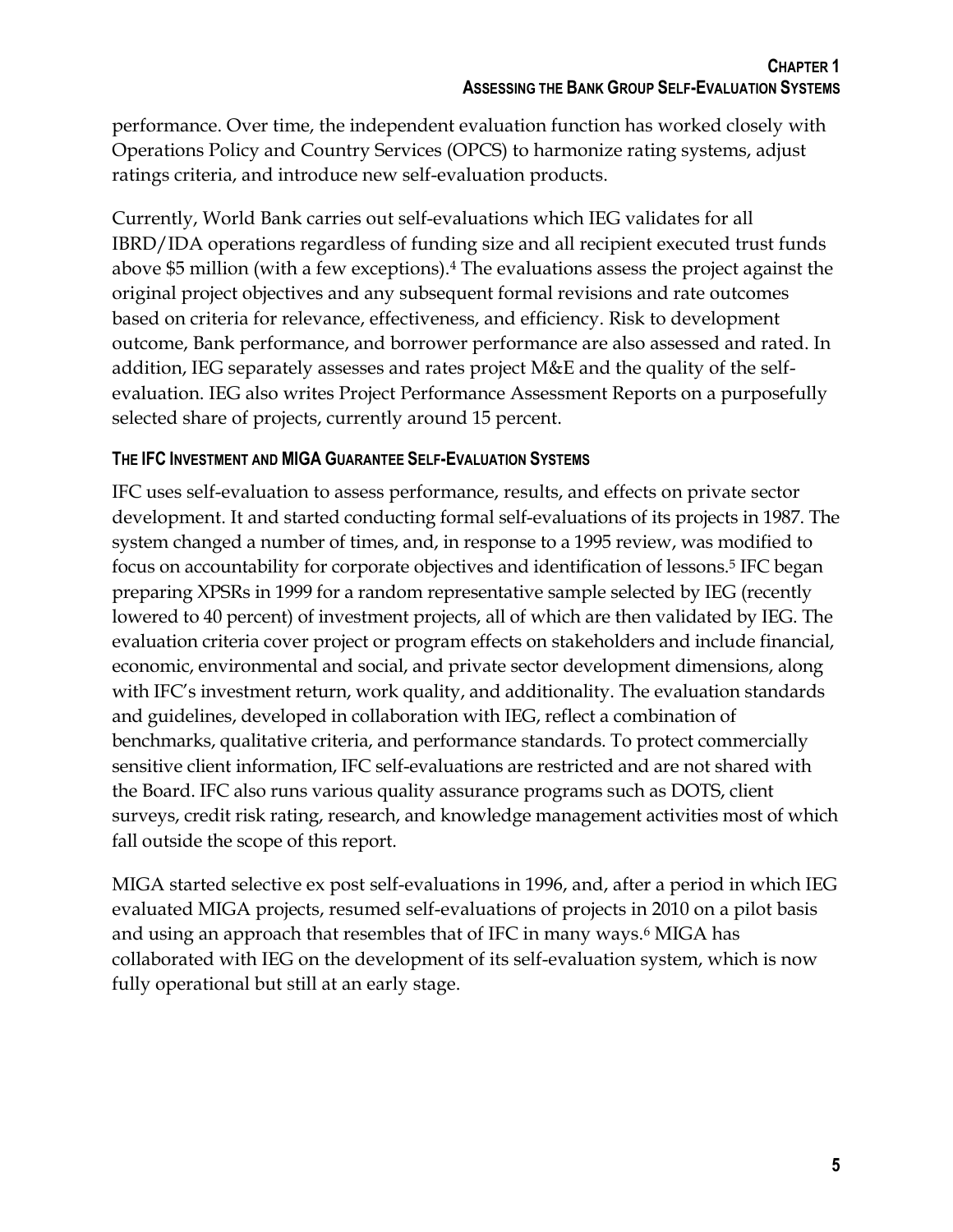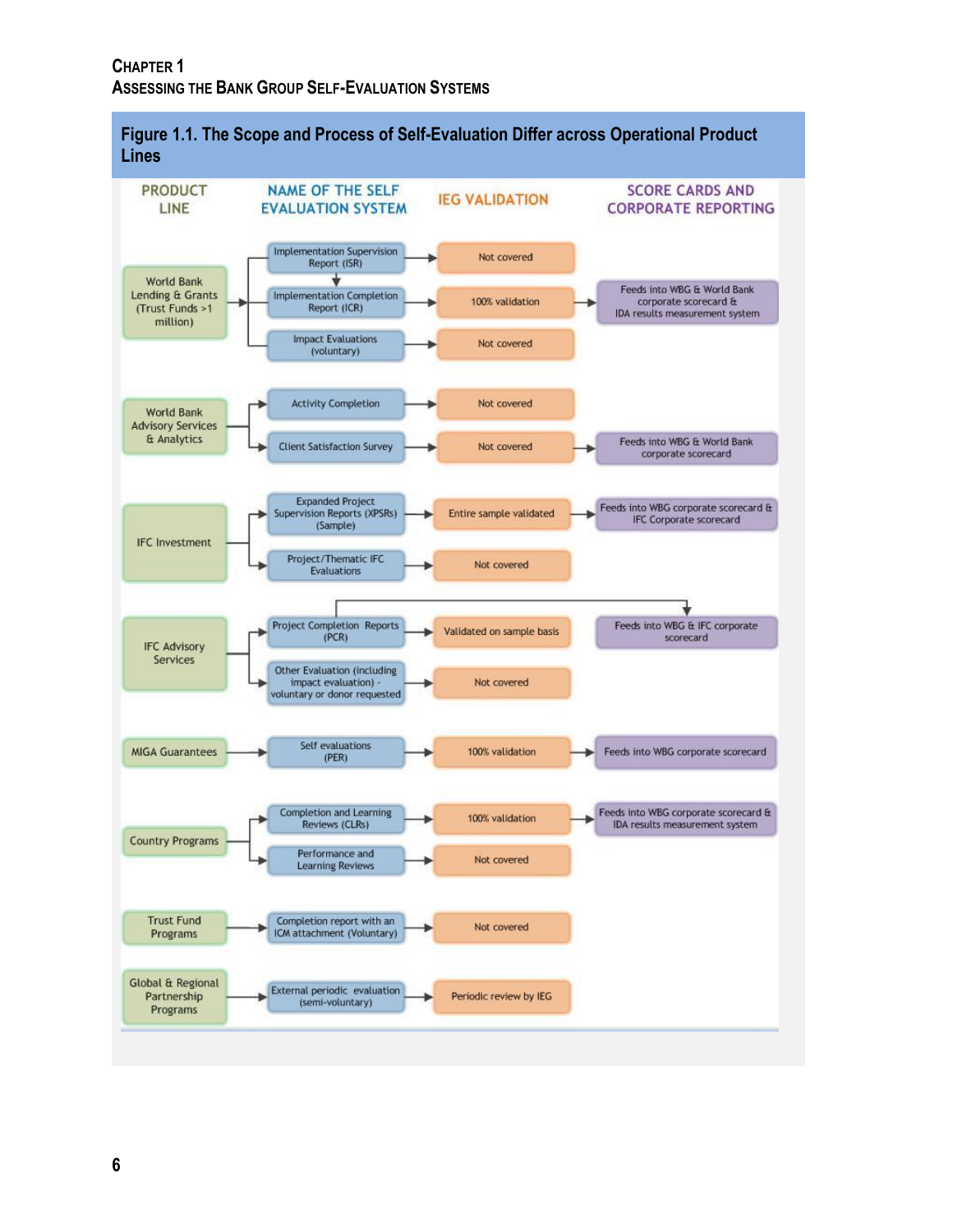### **ADVISORY AND KNOWLEDGE SERVICES**

The Bank has put in place a reporting infrastructure for advisory and knowledge services but has yet to develop a reliable way to evaluate the effectiveness of this work. It does, however, collect client feedback through a new World Bank Satisfaction Survey, the results of which are used in different ways. Creating a system to reliably measure results of Bank knowledge work has proved difficult for two reasons. First, the number of products and their relatively small size make an elaborate, activity-level results architecture impractical, unless done on a selective basis.<sup>7</sup> Second, it has proven difficult to establish the necessary conditions for evaluability.<sup>8</sup>

Corporate guidelines for Bank ASA require statements of a development objective and intermediate outcomes. A large number of guidance documents and intranet pages are available to lead users through the process. IEG's review of the guidance indicates there is greater attention to the transactions involved (for example, how to enter the required information in the Operations Portal) than to the design of ASA and the attendant planning for data or observations that would signal that an ASA has been successful in achieving its objectives. Assessing results of ASA is made complicated by the dynamic nature of policy dialogue and policy change: results may not have materialized when the ASA closes, and attribution of results is often not possible.

IFC pays closer attention than the Bank to demonstrating results in its advisory services using a centralized results-monitoring system that has been in place since 2005. It has a comprehensive self-evaluation system, designed in consultation with IEG, that assesses all projects and is embedded in the project cycle from design to completion. M&E specialists sign off on results frameworks and M&E plans, and, on completion, review reported results and evidence, a sample of which are then validated by IEG. Advisory Services generally involve IFC helping to implement IFC-funded investments, resulting in more comprehensive depth and coverage of PCRs than the Activity Completion for Bank knowledge products.

#### **IMPACT EVALUATION**

The World Bank Group has expanded and deepened its impact evaluation work over the past decade. Between 2004 and 2008, the number of Bank Group–supported impact evaluations increased sevenfold, starting with the creation of the Development Impact Evaluation Initiative (DIME) in 2005, followed by the Africa Gender Lab, the Strategic Impact Evaluation Fund (SIEF), and the Health Results Innovation Trust Fund. At the IDA replenishment in 2010, donors called on World Bank management to further strengthen the Bank's impact evaluation program, which management subsequently scaled up. <sup>9</sup> In FY15, 82 impact evaluations went through concept review at the Bank. Impact evaluations are financed mostly by trust funds provided by donors for this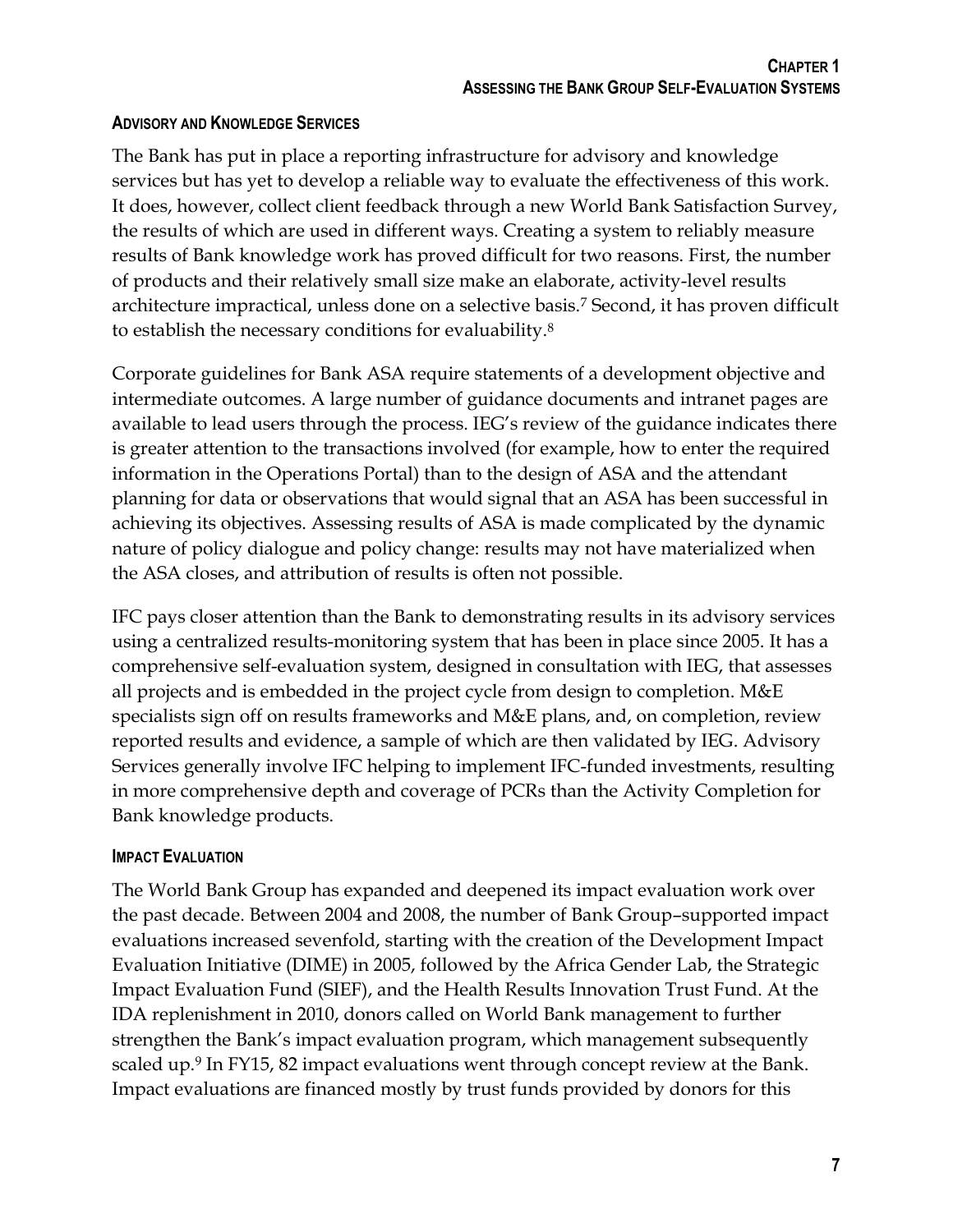purpose (Appendixes C and F). The fact that the selection of projects for impact evaluations is not carried out according to transparent rules and depend on the team's self-selection and the interest of trust fund donors makes this instrument less suited for corporate accountability purposes. It also cannot be used for aggregated reporting, and is more akin to research. For these reasons, IEG does not validate impact evaluations.

## **COUNTRY PROGRAMS**

The Bank Group strengthened its focus on strategic country-level engagements in the late 1990s as aid perceptions changed and as part of the evolving results agenda. Selfevaluations of country strategies started in 2003. Today, Country Partnership Frameworks are prepared jointly where relevant and the Completion and Learning Reviews assess and rate achievement of program objectives and the Bank Group's contributions. They evaluate Bank Group performance with regard to program design and implementation and attempt to separate the efforts of the Bank Group from exogenous factors. They are meant to fulfill a learning function through lessons and findings to guide future country programs. The assessments are also validated by IEG.

## **THE CORPORATE SCORECARDS**

The Bank Group corporate scorecard, created in 2011 and under continuous revision, is a major element of the organization's external accountability framework. The stated purpose of the scorecard is to "provide a high-level and strategic overview of the World Bank Group's performance toward achieving the institution's goals. It is the apex from which indicators cascade into the monitoring frameworks of the three World Bank Group institutions."<sup>10</sup> There are three tiers:

- 1. Development context—Reports the long-term development outcomes that countries are achieving.
- 2. Client results—Reflects the results of clients implementing Bank Group–financed operations.
- 3. Performance—Covers operational and organizational effectiveness.

## **THE MANAGEMENT ACTION RECORD**

The Management Action Record (MAR) is a tool that tracks follow-up on the adoption of recommendations made by IEG in its major evaluations. It was most recently reformed in 2012. For each IEG recommendation to which it agrees, Bank Group management formulates an action plan. It then reviews and rates its adoption status annually, a form of self-evaluation. IEG also comments and rates the status of adoption. The MAR is updated annually. Recommendations are tracked for four years, after which they are retired.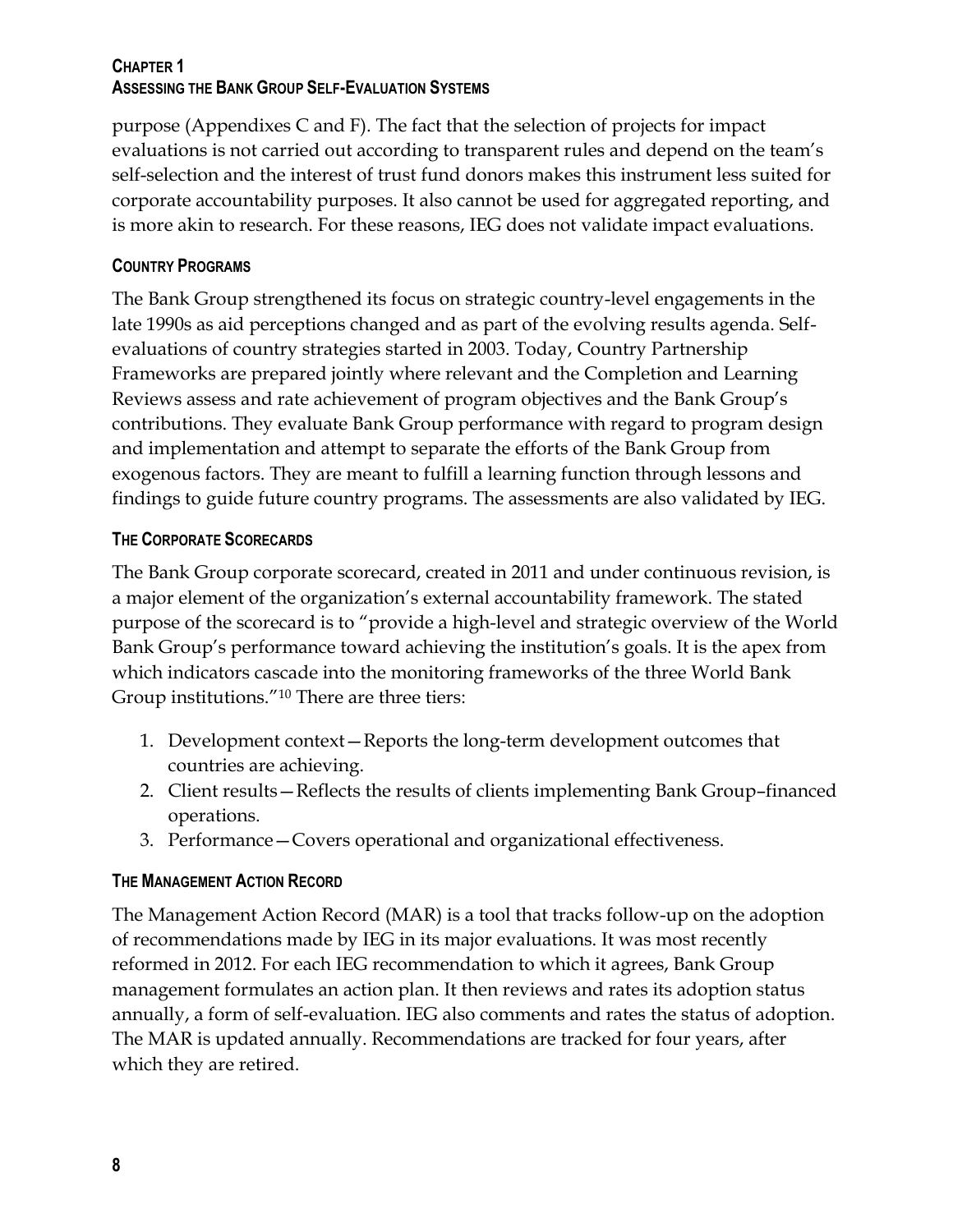## **Costs of Producing Self-Evaluation**

There is no consistent method of budgeting for self-evaluations and tracking expenses involved in producing them. Expenditures on World Bank ICRs are charged against a general project budget code, and mission and other work done for ICR activities could be mixed with other purposes, limiting the ability of this evaluation to accurately measure costs. ICRs on average cost \$40,000-\$50,000 each to produce, according to interviews with resource management staff, and around 300 are done each year, yielding a total cost of approximately \$13 million. This is a highly imprecise and lower-bound estimate and does not include monitoring, ISRs, quality reviews, interaction with IEG during validation, IEG's own costs, and the costs to clients to provide data and their own responses. Considering also Country Completion and Learning Reviews, XPSRs (of which 76 were done in 2015), PCRs, and PERs brings the estimated total cost of producing selfevaluations to at least \$15 million or around 0.6 percent of the Bank Group's total annual administrative budget (excluding quality reviews and IEG's budget). See Appendix C for details.

# **Evaluating Self-Evaluation**

## **WHY EVALUATE NOW?**

The ongoing reform of the Bank Group is a good time to assess how well the selfevaluation systems support the mission of the institution. This report links closely to ongoing efforts to enhance operational and organizational effectiveness, promote a learning and "development solutions" culture, simplify internal processes, and promote evidence-based decision-making. Strong M&E is closely associated with high performance and contributes to the learning and mid-course correction emphasized by the 2013 Bank Group strategy and the results focus of IDA. Further, the recent external review of IEG has noted that IEG is only one component of a broader system that is not well-articulated or working optimally.

## **EVALUATION SCOPE**

The report covers self-evaluation of Bank and IFC projects (and, very selectively, MIGA guarantees), as well as knowledge and advisory services, country programs, and impact evaluation. While "appraising the World Bank Group's operations self-evaluation…and attesting to their adequacy to the Boards" has long been part of IEG's mandate, and earlier reports did this separately for the Bank and for IFC and MIGA, this is IEG's first review of the entire self-evaluation system.<sup>11</sup> The report complements or builds on other IEG reports, most notably: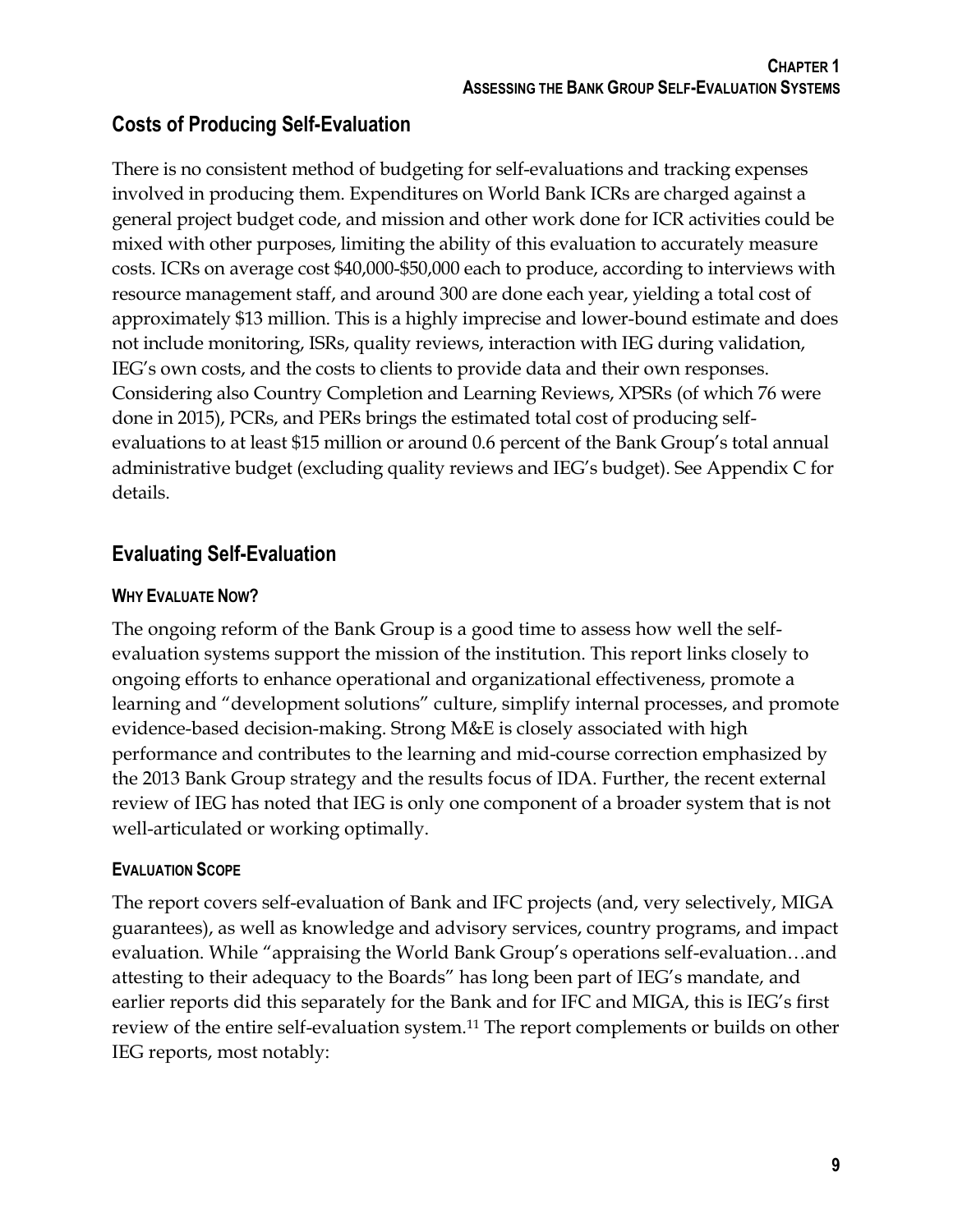- The annual Results and Performance Report; where trends in results are assessed. In contrast, this report reviews how results are measured.
- Learning and Results, Volumes I and II; where the ways in which Bank staff learn are assessed. This report reviews how self-evaluation fosters learning.
- IEG's Biennial Report on Operations Evaluation (BROE), which covered IFC (up to 2008) and IFC and MIGA in 2013. This report pays closer attention to Bank systems and more selective attention to certain aspects of IFC's systems (because MIGA's systems are still relatively new and evolving, their coverage is limited) (IEG 2013).

Evaluation systems can be analyzed at various levels. Three levels are considered in this report: (a) templates, guidelines, and information technology; (b) business processes, data streams, reporting lines, and roles and responsibilities; and (c) behaviors influenced by motivations that are both extrinsic (incentives) and intrinsic (norms and values) as well as organizational culture. The report also examines the interfaces between self-evaluation and IEG's independent validation and evaluation functions, recognizing that IEG validation influences processes, behaviors, and incentives.

The report focuses on the production and use of mandatory self-evaluation and impact evaluation. One limitation of this report is that it does not cover occasional voluntary self-evaluations apart from World Bank impact evaluation such as retrospectives because no inventory or database tracks them (in the Bank) and they can be hard to distinguish from broader studies.<sup>12</sup> IFC impact evaluations are also outside the scope. The report selectively assesses how monitoring information feeds into the production and use of self-evaluation. The report does not cover self-evaluation of the Program-for-Results and the MAR and does not consider whether there should be (self) evaluation of areas such as governance arrangements and Board functions, human resources, and back office functions.<sup>13</sup>

## **EVALUATION QUESTIONS**

The report seeks to answer the following questions:

- Are the Bank Group self-evaluation systems adequate to inform decisionmaking as it relates to operational performance management? See chapter 2.
- Are the Bank Group self-evaluation systems adequate to verify achievement of results and promote accountability for results? See chapter 3.
- Are the Bank Group self-evaluation systems adequate to support learning from experience? See chapter 4.
- How are organizational incentives, norms, culture, and practices shaping the production and use of self-evaluations? This is discussed in chapters 2-5.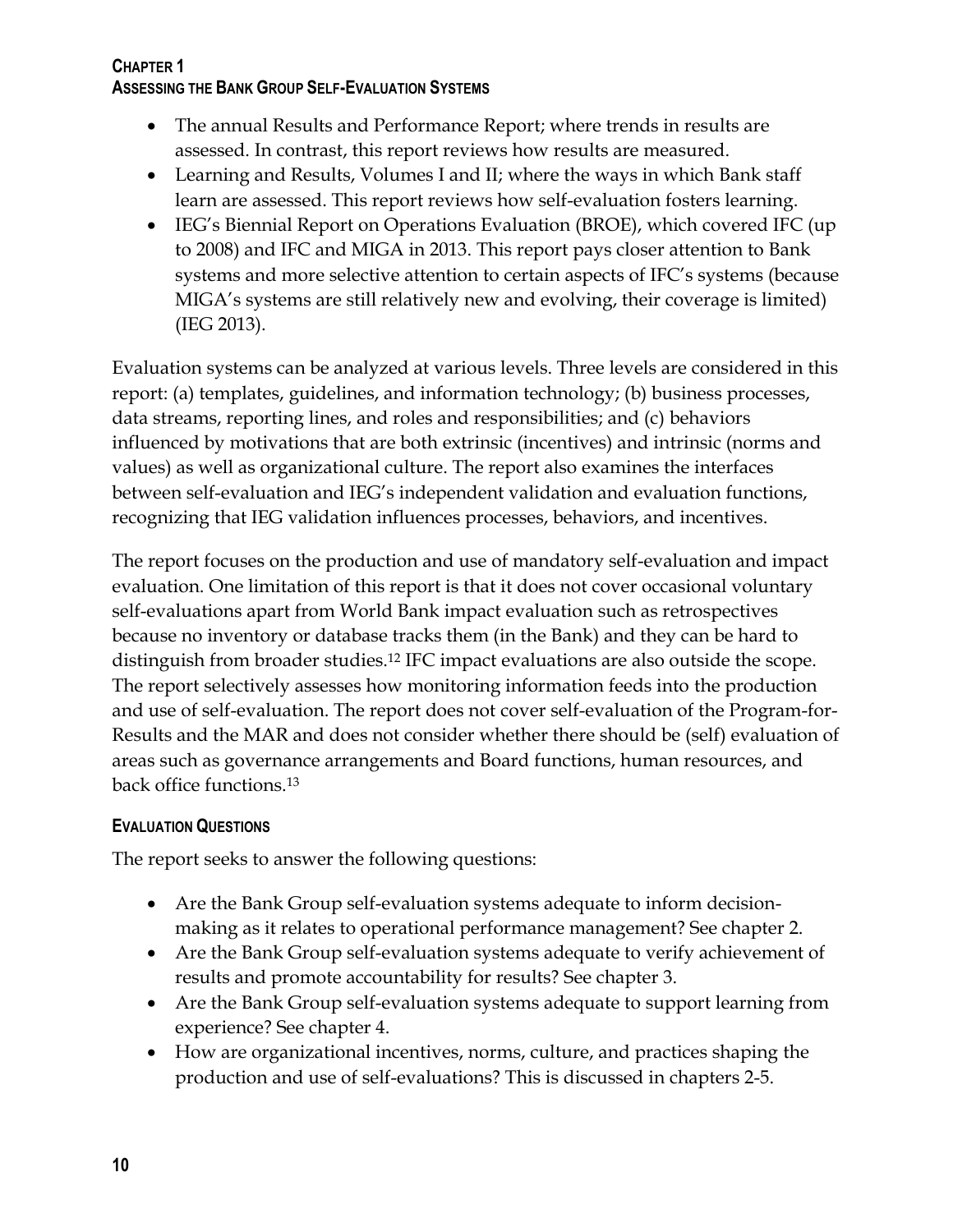## **Methodology and Data Sources**

This evaluation relied on diverse methodological approaches targeted to answer particular evaluation questions. Data collection methods were purposefully eclectic to match particular questions and to triangulate information. The report integrates findings that have been triangulated across all of these approaches. A range of information sources was used:

- A study of the constituent systems' historical evolution based on a desk review of relevant documents.
- A study of self-evaluation in five multilateral and bilateral development agencies, joint initiatives assessing the development effectiveness of the World Bank Group and comparator organizations; and good practice standards for selfevaluation. This was based on a desk review of documentary evidence from comparator organizations supplemented with 14 interviews with staff from the African Development Bank (AfDB), Asian Development Bank (ADB), United Kingdom Department for International Development (DFID), the European Commission, and Inter-American Development Bank (IADB).
- Analyses of how gender and citizen engagement—both areas with prominent corporate goals—are covered in self-evaluation reports and how that information is used, based on a review of a sample of reports and key informant interviews.
- A study of how impact evaluation is produced and used by the Bank based on academic studies, IEG's 2012 evaluation, databases, and triangulated interviews.
- A review of country program self-evaluations based on experience validating them, a desk review of key documents, and interviews with authors.
- A study of systems for learning lessons in IFC based on interviews, a review of lessons and related architecture, and an electronic survey of IFC staff to assess the collection, use, and incentives for using lessons from self-evaluation.
- An assessment of the quality of ICR lessons based on a random sample of ICRs and qualitative analysis of ICR review sections on lessons quality.
- Quantitative and qualitative analysis of the quality of project M&E, including econometric analysis of the links between project M&E and outcomes based on IEG's ICR reviews and the ICR review database.
- An estimate of the costs of running the systems.
- Reviews of: (a) IEG reports on learning, project M&E, the matrix organization, impact evaluation, self-evaluation, and select similar evaluations from other agencies; (b) self-evaluation reports and IEG validations; (c) scorecards and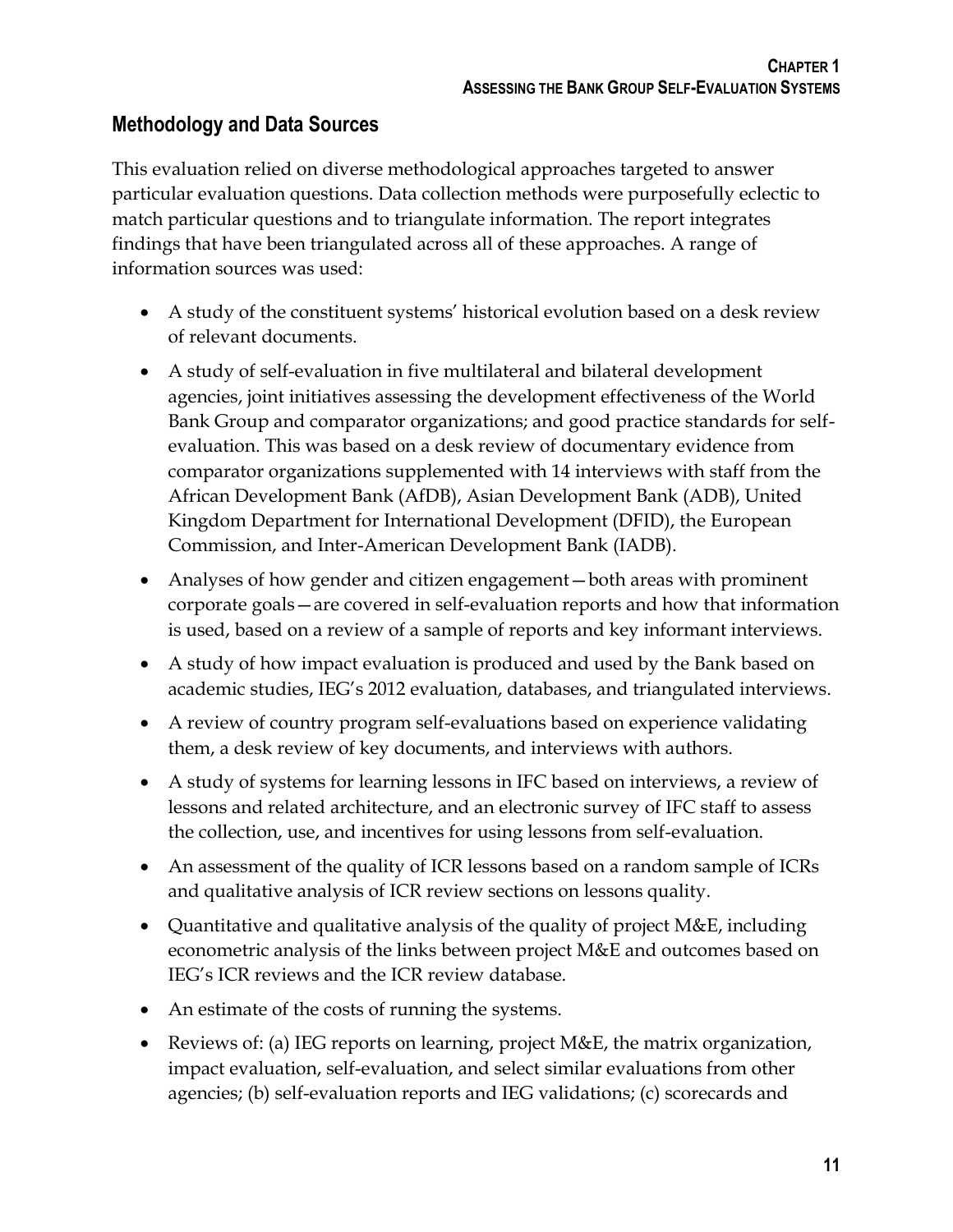indicators tracked by the President's Delivery Unit and by regular business monitoring reports; (d) guidance documents; (e) the reporting architecture for ASA; (f) select Board documents and presentations related to results measurement and M&E; and (g) correspondence between IEG and the Global Practices.

 Semi-structured interviews with 110 Bank Group managers, staff, and consultants.<sup>14</sup> Interviewees were stratified among self-evaluation authors; managers, directors, and regional chief economists (representing both the Regions and the Global Practices/Cross-Cutting Solutions Areas); M&E, gender, and social specialists involved in self-evaluation; operational quality staff; and key informants with knowledge in specialized fields such as gender or impact evaluation (see table 1.1 and Appendix F). Respondents were selected using a mix of random sampling (self-evaluation authors) and purposeful stratified sampling (most other categories). Seventy-eight of these interviews had the broad purpose of gathering data from people with first-hand experience of using or producing self-evaluations from diverse roles and perspectives (the remainder had more narrow purposes). The 78 broad interviews were semi-structured, used templates tailored to the role of the interviewee, and focused on specific systems, barriers to producing good self-evaluation, use of self-evaluation information, incentives, and more. The interview transcripts were coded using content analysis software (MaxQDA), resulting in a dataset that the team used to write this report.

|                                              | <b>Bank</b> | <b>IFC</b>     | <b>MIGA</b> | <b>Totals</b> |
|----------------------------------------------|-------------|----------------|-------------|---------------|
| <b>Interviews-Core Team</b>                  |             |                |             |               |
| Managers                                     | 22          | 8              | 1           | 31            |
| <b>Staff</b>                                 | 54          | 23             | 2           | 79            |
| <b>User-Centric Workshops and Interviews</b> |             |                |             |               |
| <b>Managers</b>                              |             | $\overline{2}$ |             | 3             |
| <b>Staff</b>                                 | 20          | 8              |             | 29            |
| <b>IFC Lessons Learning Interviews</b>       |             |                |             |               |
| Managers                                     |             | 4              |             | 4             |
| <b>Staff</b>                                 |             | 5              |             | 5             |
| <b>Total World Bank Group</b>                | 97          | 50             | 4           | 151           |
| <b>Total Partner Agencies</b>                |             |                |             | 14            |

#### **Table 1.1. Number of Interviewees and Workshop Participants**

 Four professionally facilitated user-centric design workshops drawing on design thinking and aiming to diagnose user experiences, motivations, and perceptions, and to develop prototypes of highly functional systems were held. The 32 participants were self-selected in that they chose to sign up after being invited. 15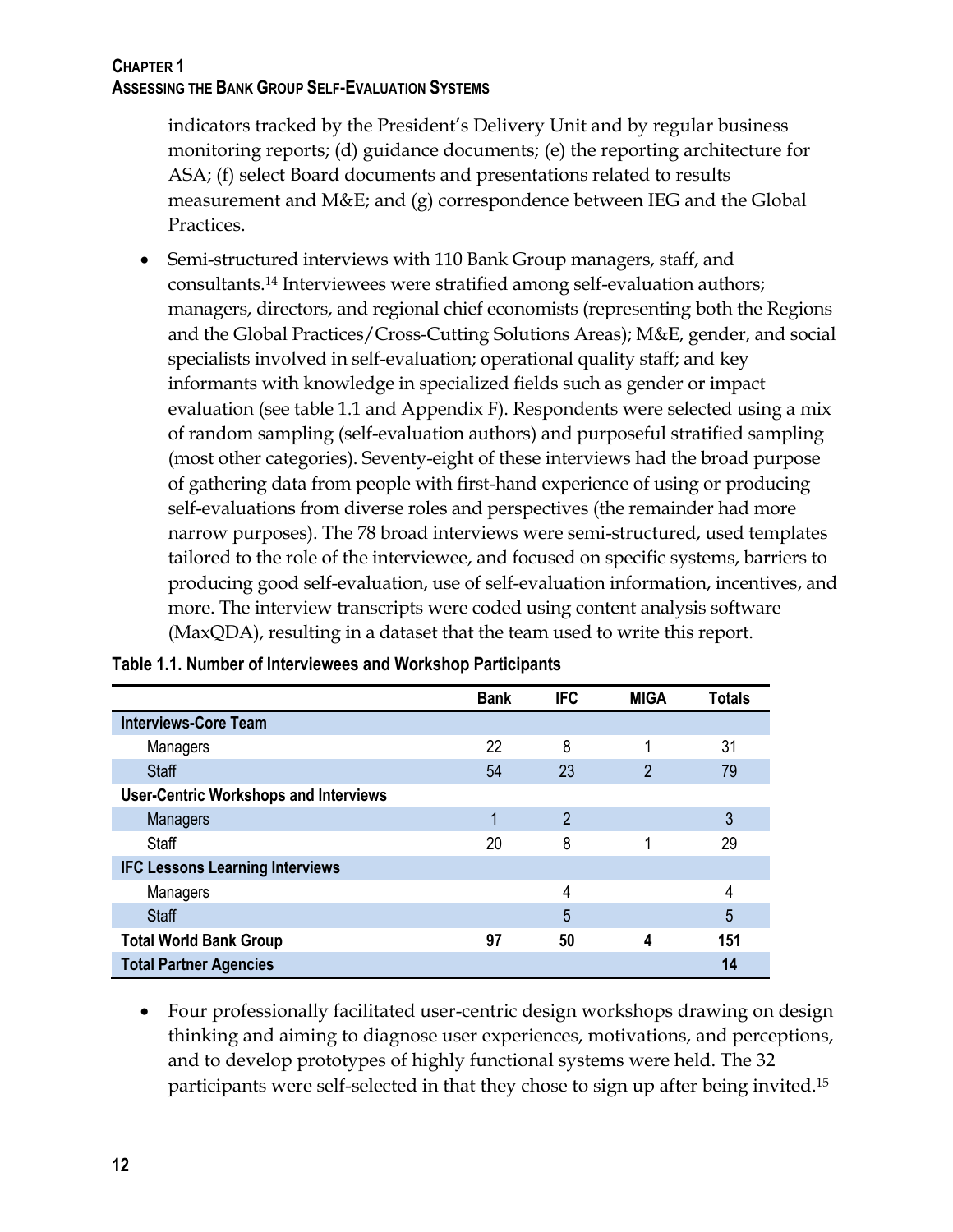- Three game-enabled workshops were held with about 45 participants, also selfselected, and were followed by a facilitated discussion on incentives, motivations, and challenges underlying self-evaluation. The game simulated project planning, implementation, and evaluation.
- One focus group was held with eight experienced IEG validators, complemented by interviews and conversations with other IEG staff.

The findings on behaviors, motivations, incentives, and culture were triangulated using systems thinking (box 1.2) to diagnose the various pressure points and how they relate to each other (including pressure points associated fully or partly with IEG validation). Using an iterative process of analysis, mapping, and calibration, the team produced a simple analytical representation of how systems operate that this report draws upon extensively.

# **Addressing Potential Biases and Conflict of Interest**

IEG is an actor and stakeholder in Bank Group self-evaluation. It confirms or overrules ratings (see figure 1.1), has contributed to the design of systems, and is a frequent user of data from systems in its macro-evaluations and learning products.<sup>16</sup> This creates a perception of potential conflicts of interest that the team managed by:

- Being clear from the outset that this evaluation examines self-evaluation by operational staff and is not an evaluation of IEG or how IEG performs its validation functions (an external review of IEG commissioned by the Committee on Development Effectiveness [CODE] was released in August 2015).<sup>17</sup>
- Paying close attention to IEG's role in all its data collection and examining the interfaces between self-evaluation and IEG to mitigate any real or potential concerns that IEG in this evaluation would be blind to how its own work shapes incentives.
- Employing outside consultants for certain roles, such as analysis and coding of interview data and facilitation of focus groups.
- Presenting only findings that could be triangulated from multiple independent sources and did not appear to represent bias or self-serving positions by individuals.

Summing up, the methodologies used in this evaluation were geared to assess complex systems, their history and evolution, how they compare to systems in other development agencies, how they are being used, the quality of data, and to understand the perspectives and concerns of a wide range of people using or interfacing with those systems.